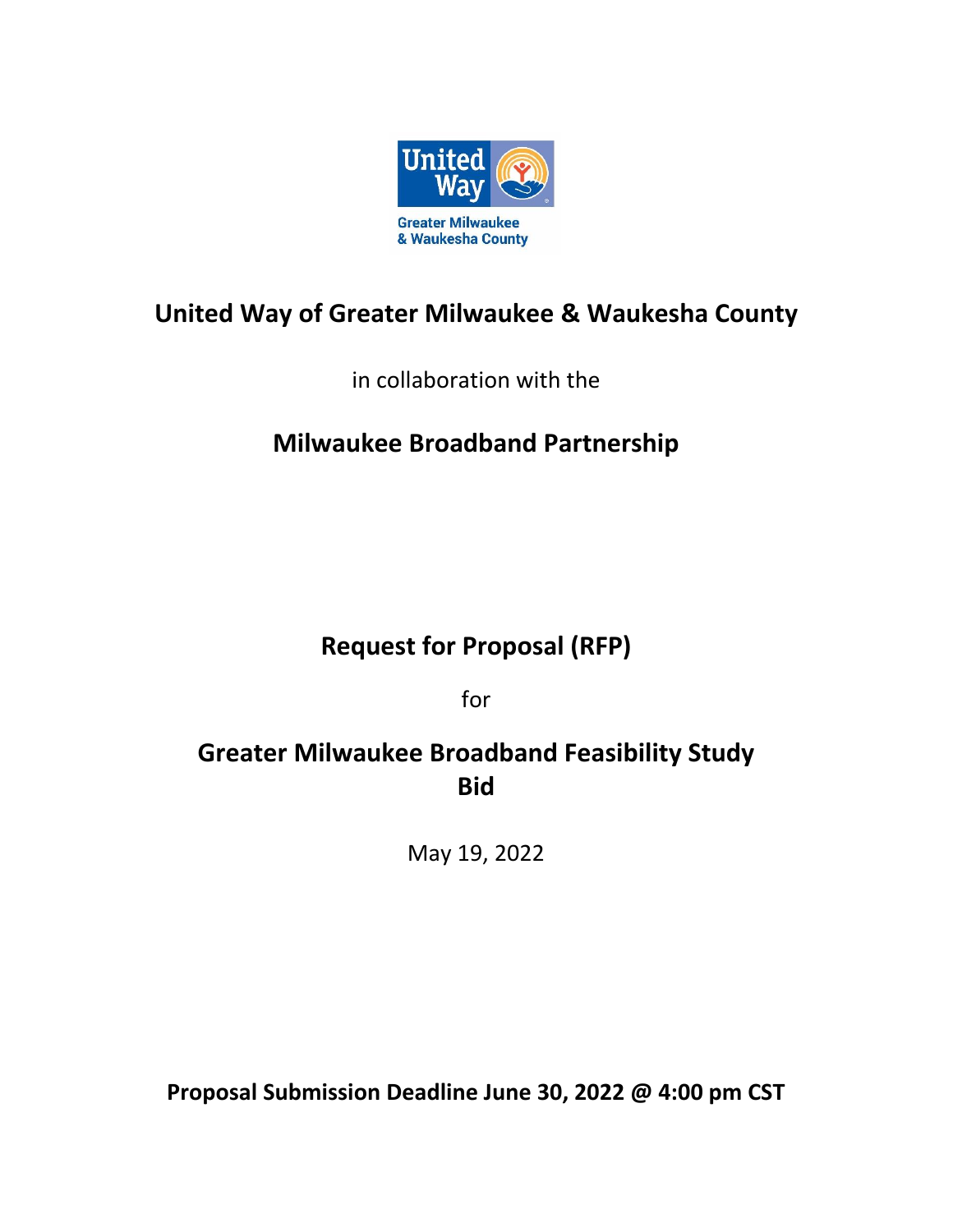### Request for Proposal Greater Milwaukee Broadband Feasibility Study

#### Table of Contents

# **Section Page**

**1.0 General Information**

|     | 1.1                                                 | Scope of Work                                             | 3            |  |  |  |  |
|-----|-----------------------------------------------------|-----------------------------------------------------------|--------------|--|--|--|--|
|     | 1.2                                                 | <b>Background &amp; Goals</b>                             | $3 - 4$<br>5 |  |  |  |  |
|     | 1.3                                                 | Overview of RFP Document                                  |              |  |  |  |  |
|     | 1.4                                                 | Agreement Process & Term                                  | 5            |  |  |  |  |
|     | 1.5                                                 | Milwaukee Broadband Partnership Rights & Responsibilities |              |  |  |  |  |
|     | 1.6                                                 | <b>Contact with Personnel</b>                             | 6            |  |  |  |  |
| 2.0 |                                                     | <b>Instructions to Vendors</b>                            |              |  |  |  |  |
|     | 2.1                                                 | Vendor Minimum Requirements                               | 6            |  |  |  |  |
|     | 2.2                                                 | Truth & Accuracy of Representations                       | $6-7$        |  |  |  |  |
|     | 2.3                                                 | <b>RFP Timetable</b>                                      | 7            |  |  |  |  |
|     | 2.4                                                 | <b>RFP Notifications</b>                                  | 7            |  |  |  |  |
|     | 2.5                                                 | Pre-Proposal Conference                                   | 8            |  |  |  |  |
|     | 2.6                                                 | Vendor Questions & Notice of Intent                       | 8            |  |  |  |  |
|     | 2.7                                                 | Preparation & Format of Response                          | 8            |  |  |  |  |
|     | 2.8                                                 | Response Withdrawals                                      | 8            |  |  |  |  |
| 3.0 | <b>Selection Review &amp; Qualification Process</b> |                                                           |              |  |  |  |  |
|     | 3.1                                                 | Indemnification & Insurance                               | 9            |  |  |  |  |
|     | 3.2                                                 | Reference Investigations                                  | 9            |  |  |  |  |
|     | 3.3                                                 | <b>Conflict of Interest</b>                               | 9            |  |  |  |  |

#### **Appendices**

| <b>Appendix A</b> – Response Format Requirements                                       | 10-11     |
|----------------------------------------------------------------------------------------|-----------|
| <b>Appendix B</b> $-$ Insurance Requirements                                           | $12 - 13$ |
| Appendix C – NTIA "Indicators of Broadband Need" Map for Metro Milwaukee & Exurb Areas | 14        |
| <b>Appendix D</b> – Cost Proposal                                                      | -15       |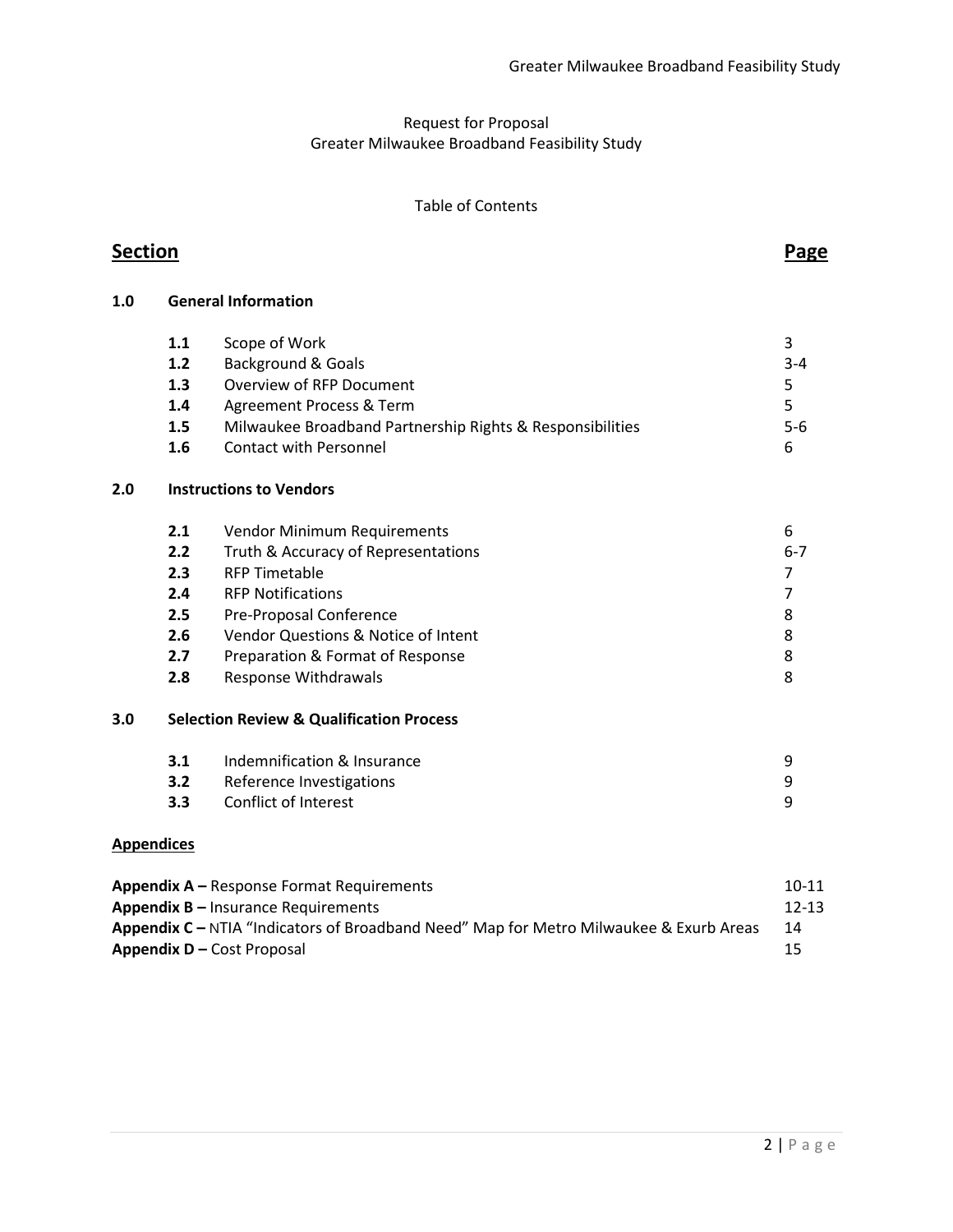## **1.0 General Information**

#### **1.1 Scope of Work**

The United Way of Greater Milwaukee & Waukesha County (United Way), on behalf of the Milwaukee Broadband Partnership, is seeking qualified companies to enter into an agreement with United Way to provide a Broadband Feasibility Study for the Greater Milwaukee Area, including outlying dependencies and vulnerable areas. The overall purpose of this study is to accurately survey and map current broadband availability, pricing, and speeds in designated areas (see Appendix C). The feasibility study will be the first step in enhancing options for households and businesses without affordable broadband options.

With this request for proposal, United Way and the Milwaukee Broadband Partnership are seeking a comprehensive Broadband Feasibility study, which at a minimum, demonstrates: 1) the feasibility of providing alternative broadband solutions to priority areas; 2) the business case and opportunity cost(s); 3) showcases a set of potential solution(s); and finally, 4) provides a set of recommendations for possible private and public sector collaboration(s).

The feasibility study will represent the Greater Milwaukee Area's compliance with Wisconsin state law, which requires any municipality within the area that seeks to offer broadband services to conduct a cost-benefit analysis. Subsequently, it will supply the following both for the entire area, and for specific municipalities:

- A review of options for providing service directly or via a private-public partnership;
- The available technologies to provide broadband service;
- The estimated costs of deployment and sources of initial and continued funding;
- The compatibility of alternative approaches with potential ARPA funding requirements;
- The scope of broadband solutions for targeted residential and business areas in the Greater Milwaukee Area.

This feasibility study will ultimately serve as the working foundation and roadmap for the Milwaukee Broadband Partnership stakeholders to understand and realize the options for bringing affordable, accessible, robust, and sustainable broadband to residents of the Greater Milwaukee Area. This roadmap will help identify areas to prioritize first to drive greater community equity in areas of health, education, and employment access to improve the economic opportunities of its residents.

All proposed pricing shall remain valid for a minimum of sixty (60) calendar days after the bid due date, and vendors are to present their price as a fixed fee. Vendors should also provide a breakdown of their costs (see Appendix D).

#### **1.2 Background & Goals**

United Way convenes The Milwaukee Broadband Partnership (the Partnership), which represents public entities (chiefly, Milwaukee Public Schools, Milwaukee Public Libraries, the City of Milwaukee, and Milwaukee County), and members of the commercial, healthcare, civic, and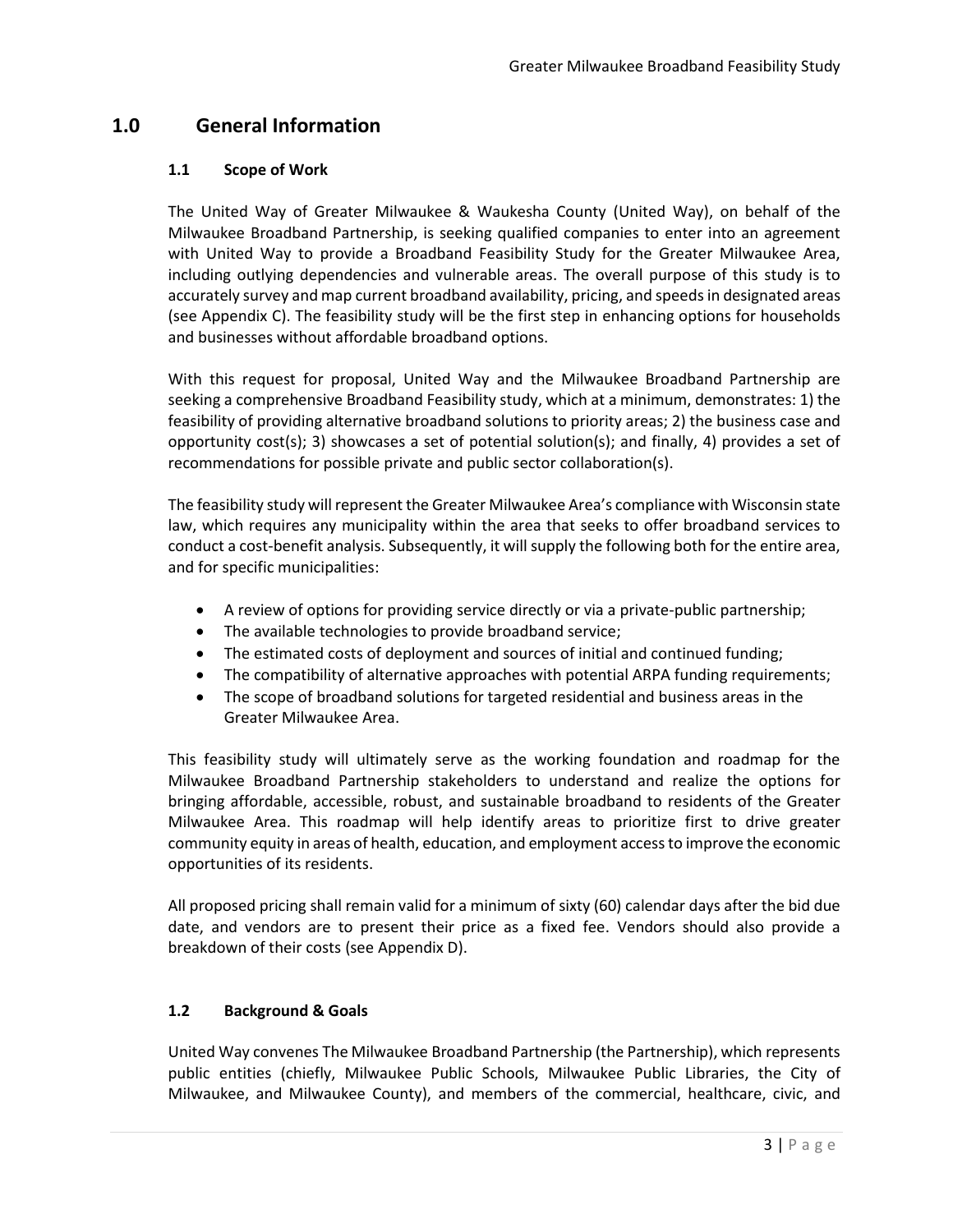philanthropic communities. The Partnership's objective is to achieve universal and equitable access to affordable, high-speed internet throughout Milwaukee.

According to 2019 Census data, at least 25% of Milwaukee residents do not have broadband access in their home. Existing broadband services are unevenly distributed, uncoordinated with community assets, and prohibitively expensive for low-income communities.

Together, the Partnership is building a multi-modal approach to align new and existing internet providers into a comprehensive network focused on equity, accessibility, and affordability for Greater Milwaukee Area residents. It seeks to leverage local philanthropic and government resources with federal investments to transform the region and provide a national model for how other cities can bridge the digital divide.

The goal is transformative, and the Partnership recognizesthat no one sector can achieve it alone. Any solution to Milwaukee's digital divide will require the alignment of governmental investments (local, state, federal) with long-term sustainability support from commercial, civic, and philanthropic partners.

By reimagining Milwaukee's broadband and high-speed internet landscape:

- **Residents** will have the opportunity to participate in a rich variety of resources and services related to healthcare, education, employment, and much more. The result will be improved outcomes in health, education, financial stability, and increased socioeconomic and racial equity.
- **HealthCare, Higher Education, and Business Leaders** will possess a powerful tool to recruit, support, and retain talent in a competitive global marketplace, leading to greater innovation and prosperity.
- **Public Sector Partners** will implement innovative technologies to enhance the experience of every person who lives, works, visits, or does business in the Greater Milwaukee Area by delivering secure, cost-effective, reliable, equitable, and efficient access to services and data.
- **Civic Leaders** will reestablish Milwaukee's status as a globally significant city, simultaneously known for its rapid ascent during the Industrial Age and its bold leadership during the Information Age.

**Equity Impact:** The feasibility study is the first step of a project that will primarily focus on households and businesses in census tracts in the Greater Milwaukee Area where 25% or more of households report no internet access as identified by [the National Broadband Availability Map](https://broadbandusa.ntia.doc.gov/resources/data-and-mapping)  [\(NBAM\).](https://broadbandusa.ntia.doc.gov/resources/data-and-mapping) The top 10 census tracts without Internet access are shown below:

| <b>Census</b> | <b>Total</b> | <b>Households with No</b> | Population      | Primary          | Primary            |
|---------------|--------------|---------------------------|-----------------|------------------|--------------------|
| Tract         | households   | <b>Internet Access %</b>  | (2019 Estimate) | <b>Ethnicity</b> | <b>Ethnicity %</b> |
| 169           | 1254         | 56%                       | 4151            | <b>Hispanic</b>  | 76%                |
| 136           | 1141         | 51%                       | 2496            | <b>Black</b>     | 68%                |
| 84            | 333          | 51%                       | 1328            | <b>Black</b>     | 87%                |
| 1861          | 746          | 50%                       | 2290            | <b>Black</b>     | 75%                |
| 1868          | 764          | 50%                       | 1681            | <b>Hispanic</b>  | 42%                |
| 137           | 734          | 48%                       | 1593            | <b>Black</b>     | 77%                |
| 159           | 1283         | 47%                       | 3831            | <b>Hispanic</b>  | 60%                |
| 164           | 1093         | 47%                       | 4961            | <b>Hispanic</b>  | 83%                |
| 163           | 1260         | 43%                       | 5143            | <b>Hispanic</b>  | 82%                |
| 1862          | 473          | 43%                       | 1439            | <b>Black</b>     | 86%                |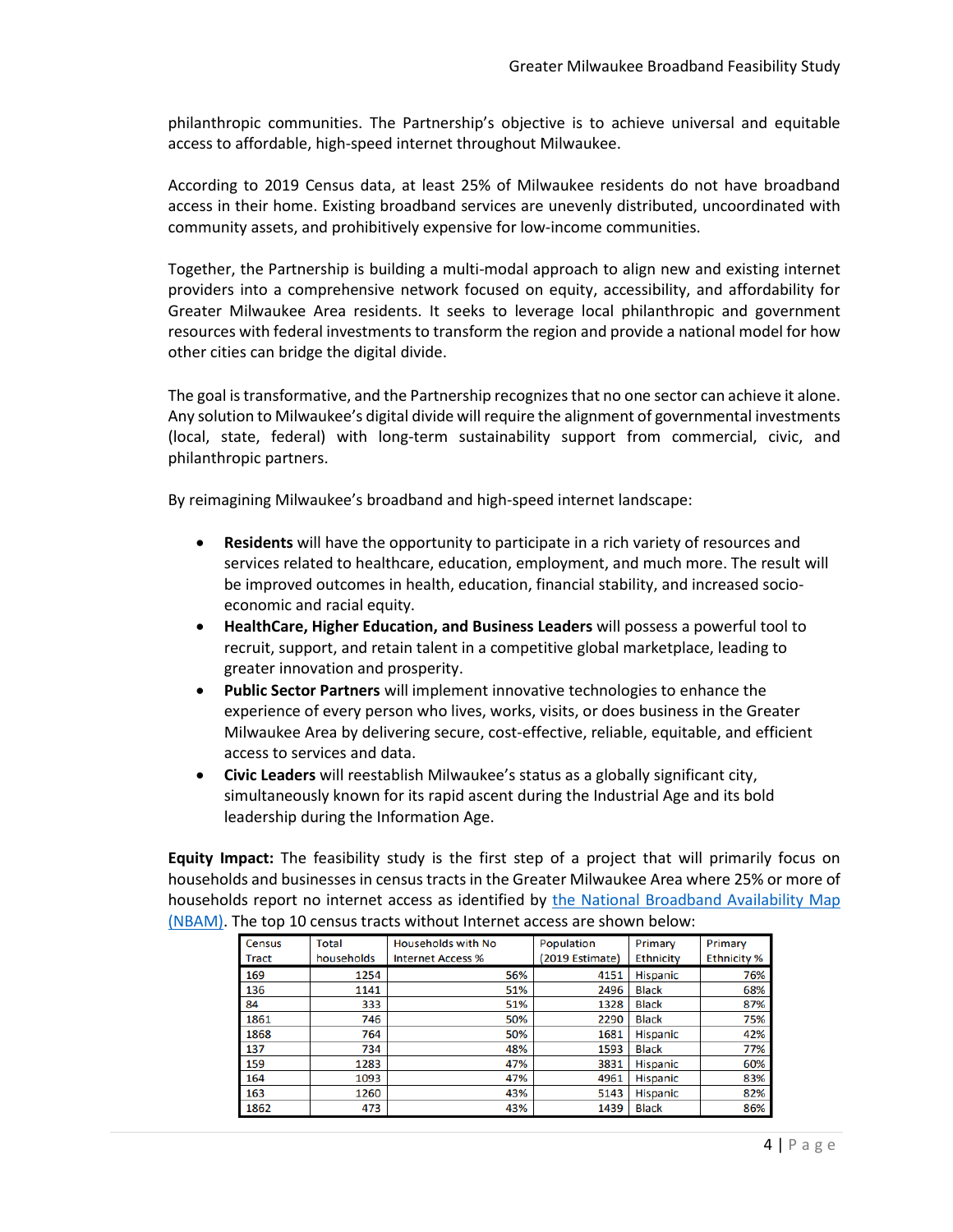#### **1.3 Overview of RFP Document**

This Request for Proposal (RFP) is composed of the following parts:

- **GENERAL INFORMATION:** Specifies the Vendor's minimum qualifications, and provides information regarding some of the requirements of the Master Agreement and the solicitation process.
- **SERVICE DESCRIPTION:** Describes the services and demonstration service areas for which vendors may submit RFP.
- **INSTRUCTIONS TO VENDORS:** Contains instructions to Vendors in how to prepare and submit their RFP Response.
- **REVIEW/SELECTION QUALIFICATION PROCESS**: Explains how the responses to the RFP will be reviewed, selected, and qualified.
- **APPENDICES (A-D)**

#### **1.4 Agreement Process & Term**

The objective of this RFP process is to secure a qualified Vendor to provide a comprehensive Broadband Feasibility Study for the defined service area.

United Way is not responsible for representations made by any of its officers, board members, volunteers or employees prior to the execution of the Agreement unless such understanding or representation is included in the Agreement.

The term of the Agreement will be one (1) year.

#### **1.5 Milwaukee Broadband Partnership Rights & Responsibilities**

As Fiscal Agent, United Way has the right to amend the RFP by written addendum. United Way is responsible only for that which is expressly stated in the solicitation document and any authorized written addenda thereto. Such addendum shall be made available to each person or organization which the records indicate has received this RFP. Should such addendum require additional information not previously requested, failure to address the requirements of such addendum may result in the response not being considered, as determined in the sole discretion of United Way. United Way is not responsible for and shall not be bound by any representations otherwise made by any individual acting or purporting to act on its behalf.

#### **1.5.1 Indemnification**

Each Party (the"Indemnifying Party") hereby agrees to indemnify, hold harmless, and defend the other Party, its directors, officers, employees, affiliates, contractors, partners, shareholders, invitees, and agents (each an "Indemnified Party") against any and all liabilities, suits, judgments, settlements, obligations, fines, damages, penalties, claims, costs, charges, and expenses, including, without limitation, all reasonable legal fees and disbursements, which may be imposed upon or incurred by or asserted against any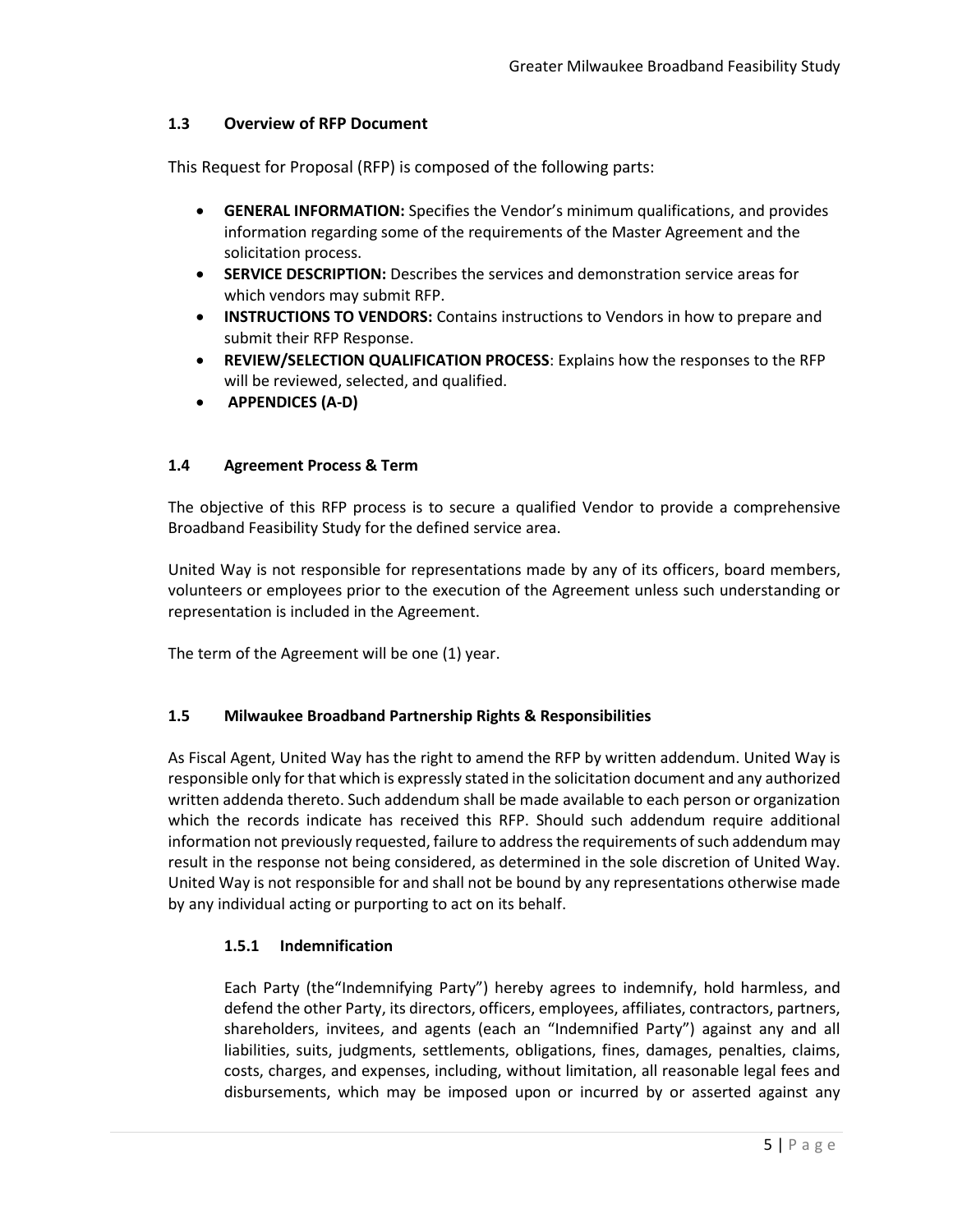Indemnified Party by reason of or resulting from any one or more of the following occurring during or after (but attributable to a period of time falling within) the Project Period:

- (i) any accident, injury (including death), or damage to any employee of the Indemnifying Party occurring in, on, or about the premises of an Indemnified Party or any part thereof (the "Premises");
- (ii) any accident, injury (including death), or damage to any person or property occurring in, on, or about the Premises as a result of the act or neglect of any employee of the Indemnifying Party; or,
- (iii) any act or failure to act on the part of any employee of the Indemnifying Party while in, on, or about the Premises during the performance of this Agreement.

#### **1.6 Contact with Personnel**

Any contact regarding this RFP or any matter relating thereto must be in writing and may be emailed as follows:

Jeremy Simon: [grantsupport@unitedwaygmwc.org](mailto:grantsupport@unitedwaygmwc.org)

### **2.0 Instructions to Vendors**

#### **2.1 Vendor Minimum Requirements**

- Must be headquartered in the United States.
- Cannot be a current Internet Service Provider (ISP) serving the Greater Milwaukee Area.

The Partnership strives to create opportunities for diverse businesses and diverse workers through a variety of initiatives. While the award of this RFP is not bound to a participation goal, vendors who certify as Disadvantaged Business Enterprise, Minority Business Enterprise, Women Business Enterprise, and Small Business Enterprise are strongly encouraged to participate.

#### **2.2 Truth & Accuracy of Representations**

False, misleading, incomplete, or deceptively unresponsive responses shall be sufficient cause for rejection of the RFP Response. The evaluation and determination in this area shall be at United Way's sole judgment and the judgment shall be final. Please disclose any conflict of interest with United Way.

To be considered a Responsive and Responsible Supplier for this opportunity, Vendors must:

1. Demonstrate at least five (5) years' continuous experience consulting and acting as a subject matter expert to local governments of a similar size to Milwaukee County and the City of Milwaukee on broadband implementation projects.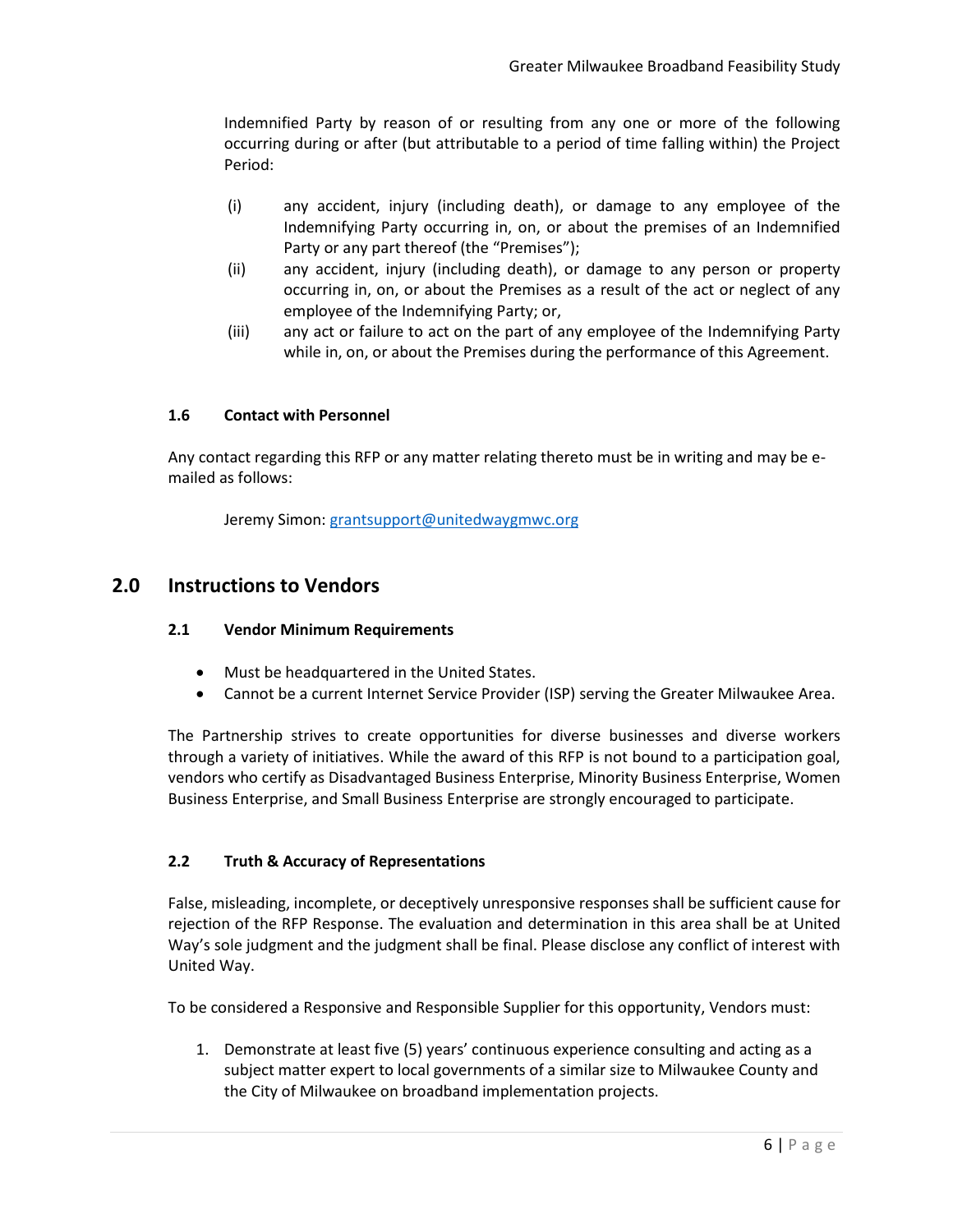- 2. Provide a minimum of three references from existing or previous local government clients for whom the Vendor has provided a substantially similar service.
- 3. Guarantee that any subcontracted vendors used in performance of responsibilities under any awarded Contract will be contracted with the Vendor only and will not require third-party contracts with United Way.
- 4. Agree to enter a Contract with United Way and comply with all terms and conditions required by state or local law, regulation, or ordinance, if the Vendor wins an award.
- 5. Demonstrate the organization has not been debarred or suspended from participation on government contracts for any government entity.
- 6. Demonstrate financial solvency and the ability to remain a viable business concern through the term of any Contract.

United Way considers any of the following to be proof of non-responsibility or nonresponsiveness:

- 1. Submission of incomplete Proposals.
- 2. Submission of any Proposal that requires United Way to contract directly with a third party other than the Vendor.
- 3. Disqualification or disbarment from participating in solicitation by any state, local, or federal government entity.
- 4. Failure to demonstrate the required experience.
- 5. Failure to provide evidence of financial solvency.

#### **2.3 RFP Timetable**

The timetable for the Request for Proposal is as follows:

| <b>Release of RFP</b>                                | Thursday, May 19, 2022               |  |  |
|------------------------------------------------------|--------------------------------------|--|--|
| <b>Pre-Proposal Conference Invite Request</b>        | Wednesday, June 6, 2022 (4:00pm CST) |  |  |
| <b>Deadline</b>                                      |                                      |  |  |
| Pre-Proposal Conference/Q&A Call                     | Tuesday, June 7, 2022 (9:00am CST)   |  |  |
| <b>Q&amp;A Submission Deadline, Notice of Intent</b> | Tuesday, June 14, 2022 (5:00pm CST)  |  |  |
| to Respond Deadline                                  |                                      |  |  |
| <b>RFP Responses Due</b>                             | Thursday, June 30, 2022 (4:00pm CST) |  |  |

#### **2.4 RFP Notifications**

It is the Vendor's responsibility to check United Way's Techquity website [\[https://unitedwaygmwc.org/Techquity\]](https://unitedwaygmwc.org/Techquity) for any modifications to this solicitation. All modifications will be listed on the website for reference. Electronic Bid submittal is the Vendor's agreement to be bound by the terms of all addenda issued.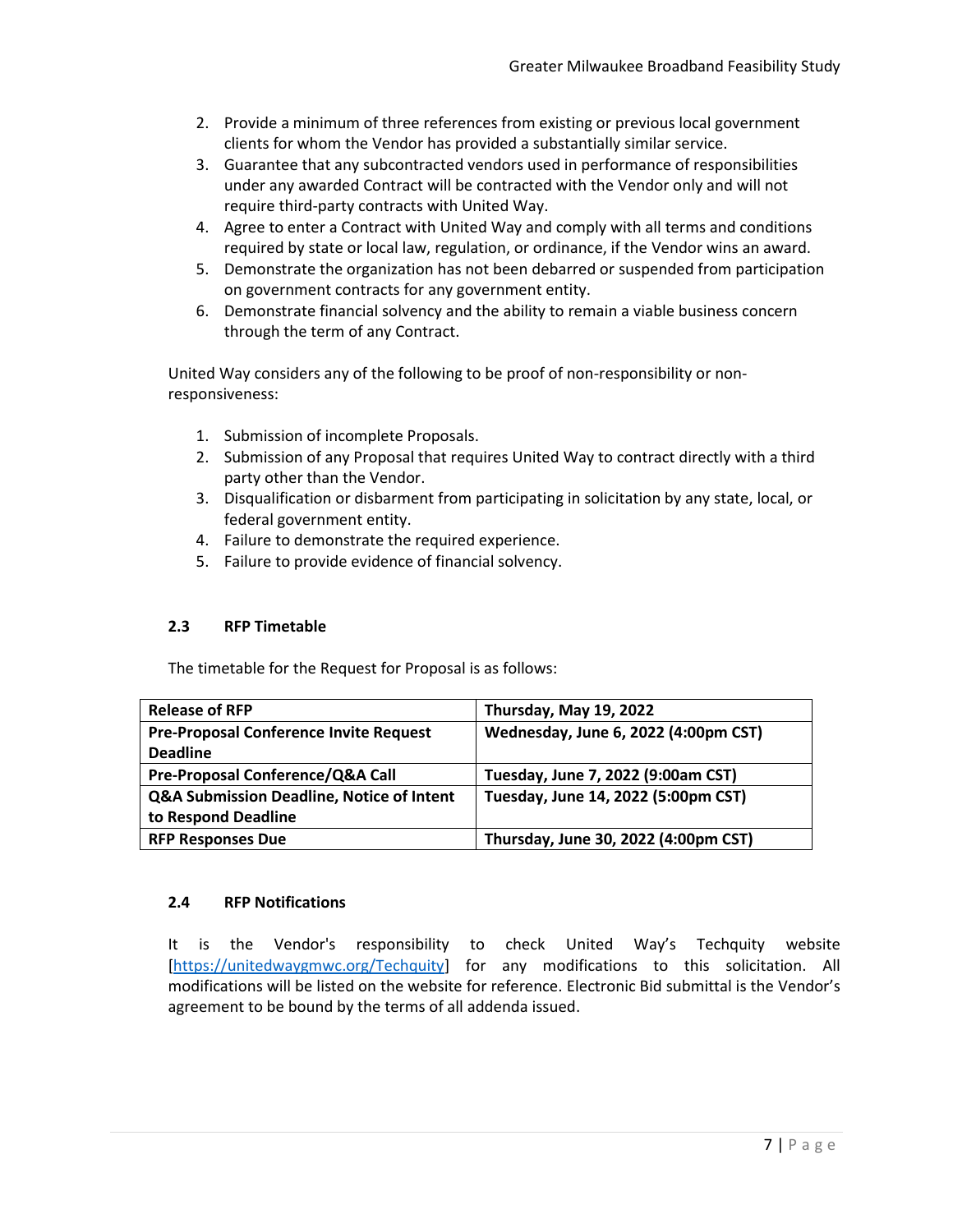#### **2.5 Pre-Proposal Conference**

United Way will provide a pre-proposal conference via Microsoft Teams or a similar video conference platform to address questions and provide further clarification about the application process as needed. The pre-proposal conference will be available to all interested, qualified prospective applicants. Applicants interested in receiving a meeting invite to the conference should send an email to [grantsupport@unitedwaygmwc.org](mailto:grantsupport@unitedwaygmwc.org) by Wednesday, June 6<sup>th</sup> at 4:00pm CST. Please include "Pre-Proposal Conference" in the subject line.

The Pre-Proposal Conference and Q&A Call will be held on Tuesday, June 7, at 9:00am CST.

#### **2.6 Vendor Questions & Notice of Intent**

If any questions arise after the Pre-Proposal Conference, please email Jeremy Simon at [grantsupport@unitedwaygmwc.org.](mailto:grantsupport@unitedwaygmwc.org) Questions are due on June 14<sup>th</sup> at 5:00pm CST. Responses will be answered at once via email to those who submitted the questions. United Way also requests that all vendors who intend to submit a response to the RFP herein, submit their formal intent to [grantsupport@unitedwaygmwc.org](mailto:grantsupport@unitedwaygmwc.org) by June  $14<sup>th</sup>$  at 5:00pm CST.

#### **2.7 Preparation & Format of Response**

Vendors should submit the following information, via email, no later than 4:00 pm CST on Thursday, June 30, 2022, to [grantsupport@unitedwaygmwc.org](mailto:grantsupport@unitedwaygmwc.org)[.](mailto:placeholder@abc123.com) Confirmation will be sent that the submission was received. If you do not receive confirmation, please send an email without attachment for further directions. Please allow time for submittals because technical issues can arise.

Proposals are limited to 25 double-spaced single-sided pages. It must be succinct, selfexplanatory, and well organized so reviewers can understand the proposal:

- Table of Contents
- Introduction and Executive Summary
- Response Format Requirements (Please see Appendix A)
- Cost Proposal (Please see Appendix D)

#### **2.8 Response Withdrawals**

An offer may be modified or withdrawn by electronic or written notice ONLY if received prior to the bid closing date and time. Please send request to: [grantsupport@unitedwaygmwc.org](mailto:grantsupport@unitedwaygmwc.org)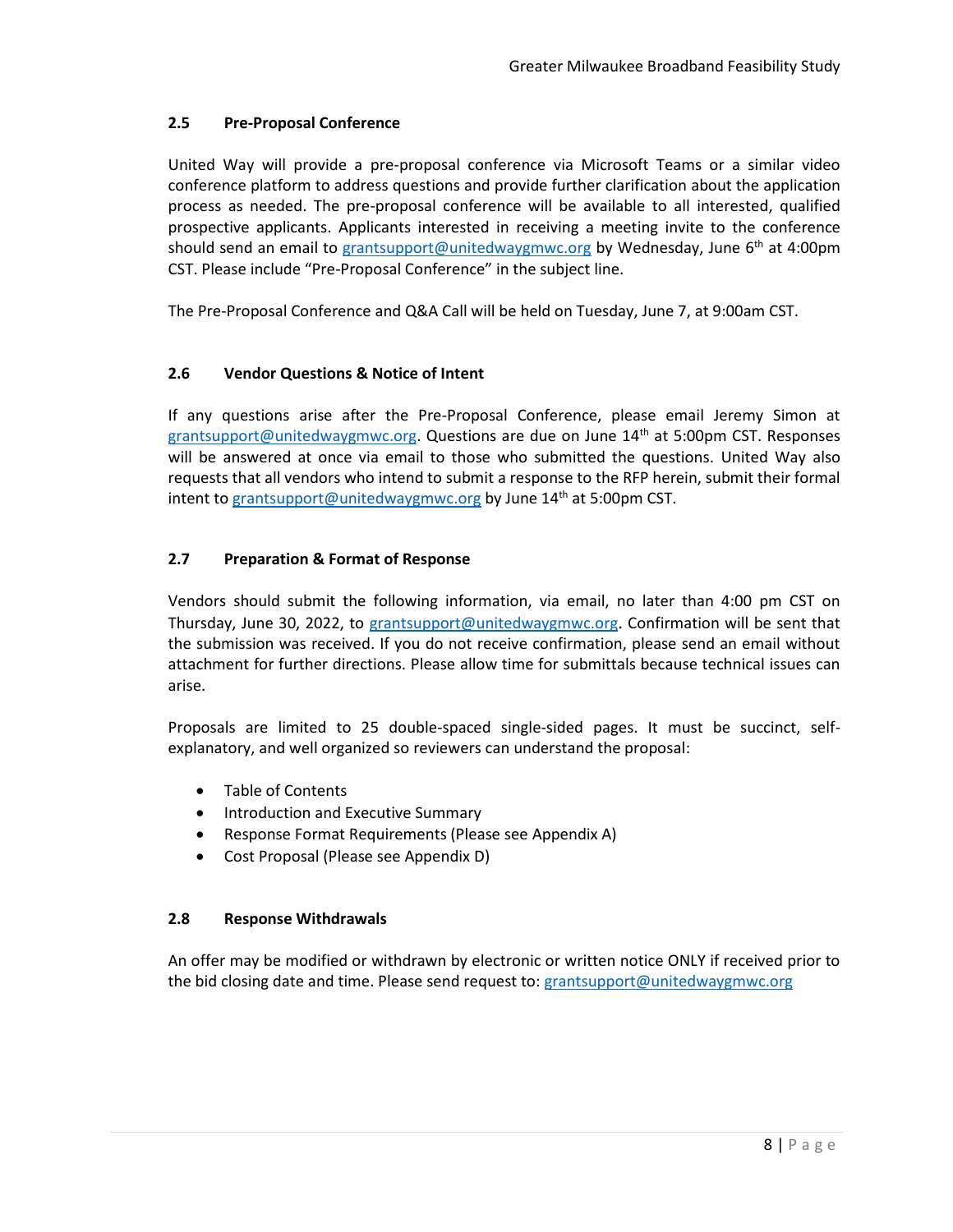### **3.0 Assurances**

#### **3.1 Indemnification & Insurance**

The Vendor shall be required to comply with the Indemnification provisions contained in Appendix B. The Vendor shall procure, maintain, and provide proof of insurance coverage for all the programs of insurance along with associated amounts specified in Appendix B.

#### **3.2 Reference Investigations**

Background and security investigations of the Vendor may be required at the discretion of United Way as a condition of beginning and continuing work under any resulting agreement. The cost of background checks is the responsibility of the Vendor.

#### **3.3 Conflict of Interest**

Respondents to this request for proposal will actively and preemptively disclose all known conflicts or potential conflicts of interest in advance of submitting a response to this opportunity. United Way, at its sole discretion and in accordance with its internal Code of Conduct, will decide if a given situation or relationship rises to the status of a conflict of interest.

### **Appendices:**

- Appendix A Response Format Requirements
- Appendix B Insurance Requirements

Appendix C – NTIA "Indicators of Broadband Need" Map for Metro Milwaukee & Exurb Areas

Appendix D – Cost Proposal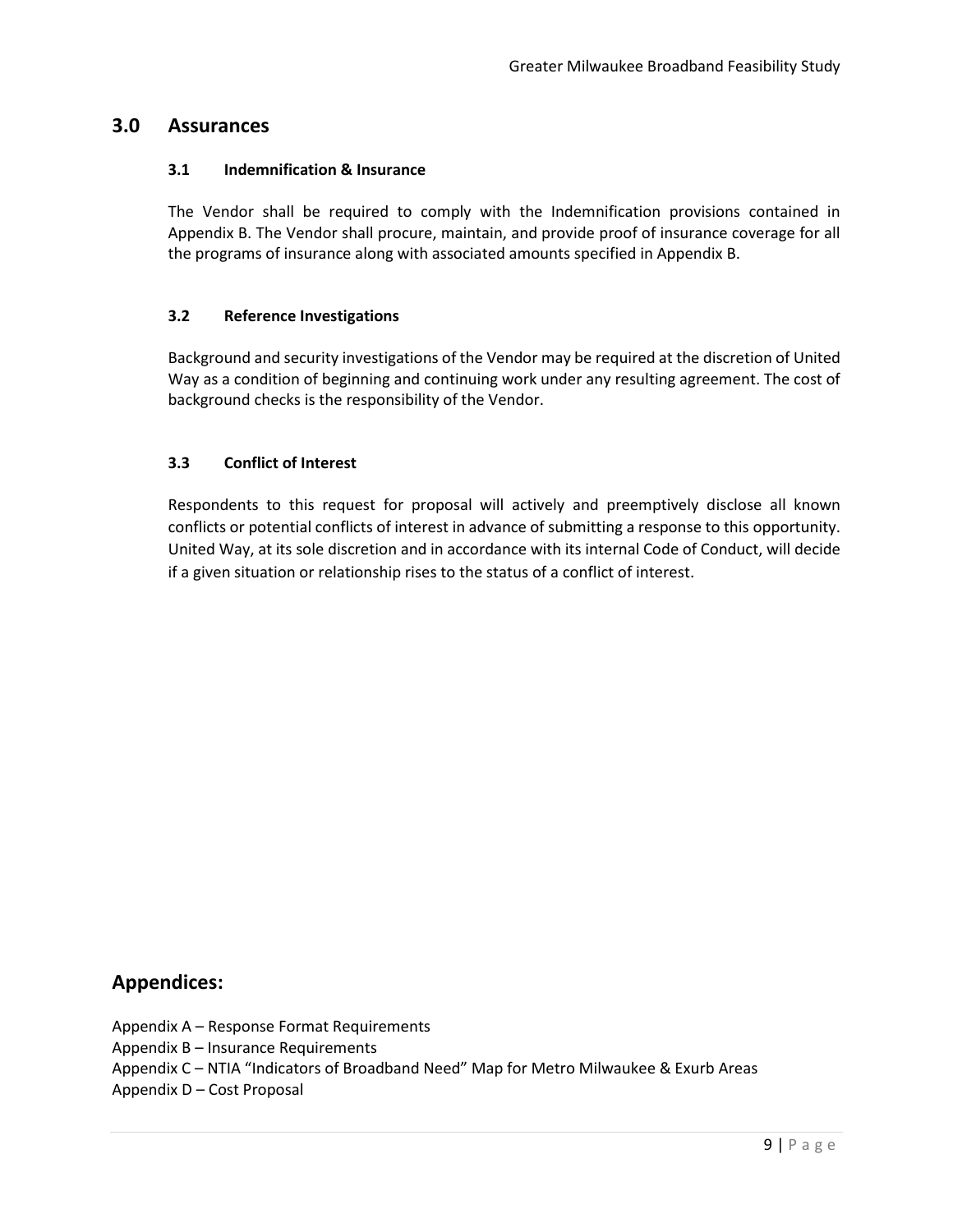#### **Appendix A – Response Format Requirements**

Please follow the format below when providing your response (restate the section or question exactly how it appears below in this document). Proposals are limited to 25 double-spaced, single-sided pages. Please focus on accuracy, completeness, and clarity of content. Keep responses brief and directly answer each question. Failure to follow the format, non-specific responses, and unnecessary fillers may reduce your likelihood of selection.

#### Introduction & Executive Summary

Provide an introductory letter and executive summary, not to exceed four (4) pages. This response should clearly address the needs of this feasibility study. This section must address the following statements and questions:

- 1. Your organization's mission, vision, and core competencies.
- 2. Your project goals, approach, and deliverables.
- 3. What makes your organization uniquely qualified for this engagement?
- 4. Provide three (3) references for similar type work and include the following:
	- Client name.
	- Contact name, address, email, phone number.
	- Provide a short description of solution(s) provided.

#### Focus Areas & Questions

Respondents will address these following focus areas below and specifically answer the supporting questions. Provide answers to each of the following questions in order to demonstrate your understanding of the project and how you will add value and guide United Way in your services.

#### **1. Feasibility Study**

- a. Describe your organization's proposed solution. Please include metric driven data.
	- i. Both short term and long term solutions.
	- ii. Show service speeds with a comprehensive data analysis.
	- iii. The feasibility study should directly address or provide the roadmap to address Wisconsin statutory requirements as defined in Wisconsin Statute § 66.0422: "to construct, own, or operate any facility for providing video service, telecommunications service, or broadband service, directly or indirectly, to the public," commonly known as municipal broadband.
		- iii.a. Have you previously worked on municipal broadband projects in the State of Wisconsin?
		- iii.b. Will the proposal include one or more public hearings to meet the requirement defined in Wisconsin Statute § 66.0422 subsection (2)(a) and subsection (2)(b)?
		- iii.c. Will the feasibility study meet the requirement defined in Wisconsin Statute § 66.0422 subsection (2)(c)?
		- iii.d. Are you aware of any statutory or regulatory requirements not already listed? If so, please elaborate.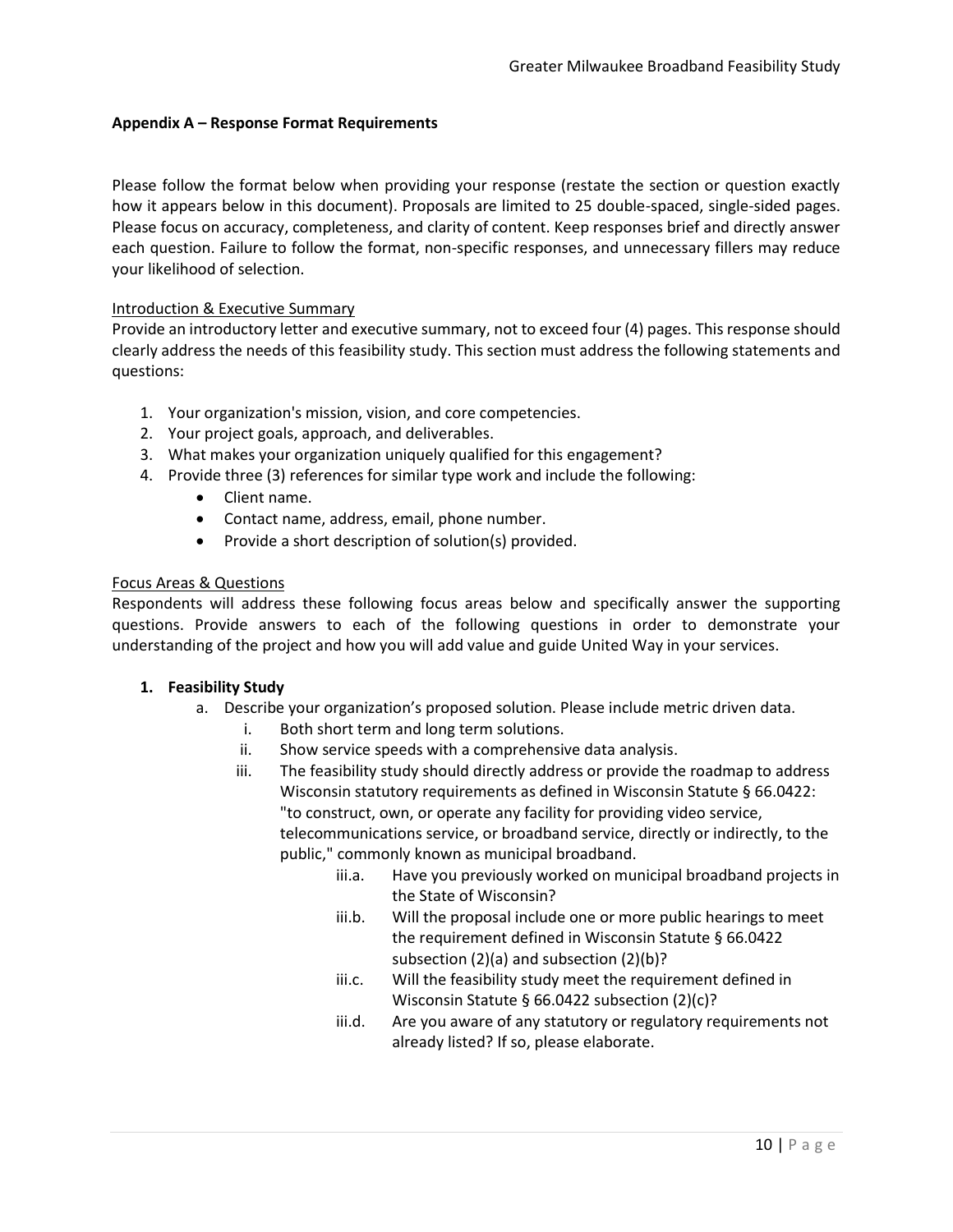#### **2. Business Case & Opportunity Cost**

- a. Propose a business case in why we (United Way and the Partnership) should pursue this venture.
	- i. Show the opportunity cost for not conducting it.
	- ii. Cost model justification.

#### **3. Solutions & Roadmap**

- a. Please share solutions and best practices from other project similar to this.
- b. How would you leverage existing municipal communications infrastructure such as underground utility conduits, communications cables, and network infrastructure?
- c. How would you leverage existing municipal assets such as buildings, parks, control cabinets, streetlights, and traffic signals?
- d. How would this plan integrate with specific municipal services such as education (primary through post-secondary, and non-traditional), health centers, housing sites, libraries, and parks?
- e. How would this plan integrate with other municipal technology initiatives, such as "smart cities"?
- f. What are the requirements for the sustainability of the solutions?

#### **4. Collaboration between Public & Private sectors**

- a. What is your recommendation on how to structure the project between the private and public sector, i.e. responsibility, cost sharing, and collaboration suggestions?
- b. How would you leverage planned municipal infrastructure upgrades to incorporate municipal broadband access?
- c. Identify specific federal and state grant and funding opportunities.
- d. Please provide suggestions on how we address funding sources, both public and private.

#### **5. Additional Questions**

- a. How will your solution specifically focus on the target neighborhoods as identified in **Attachment C: NTIA "Indicators of Broadband Need" Map for Metro Milwaukee & Exurb Areas**?
- b. How will your solution specifically support higher-level goals, such as the growth of business, workforce development, healthcare access, civic engagement, student education, and all-around quality of life within a community?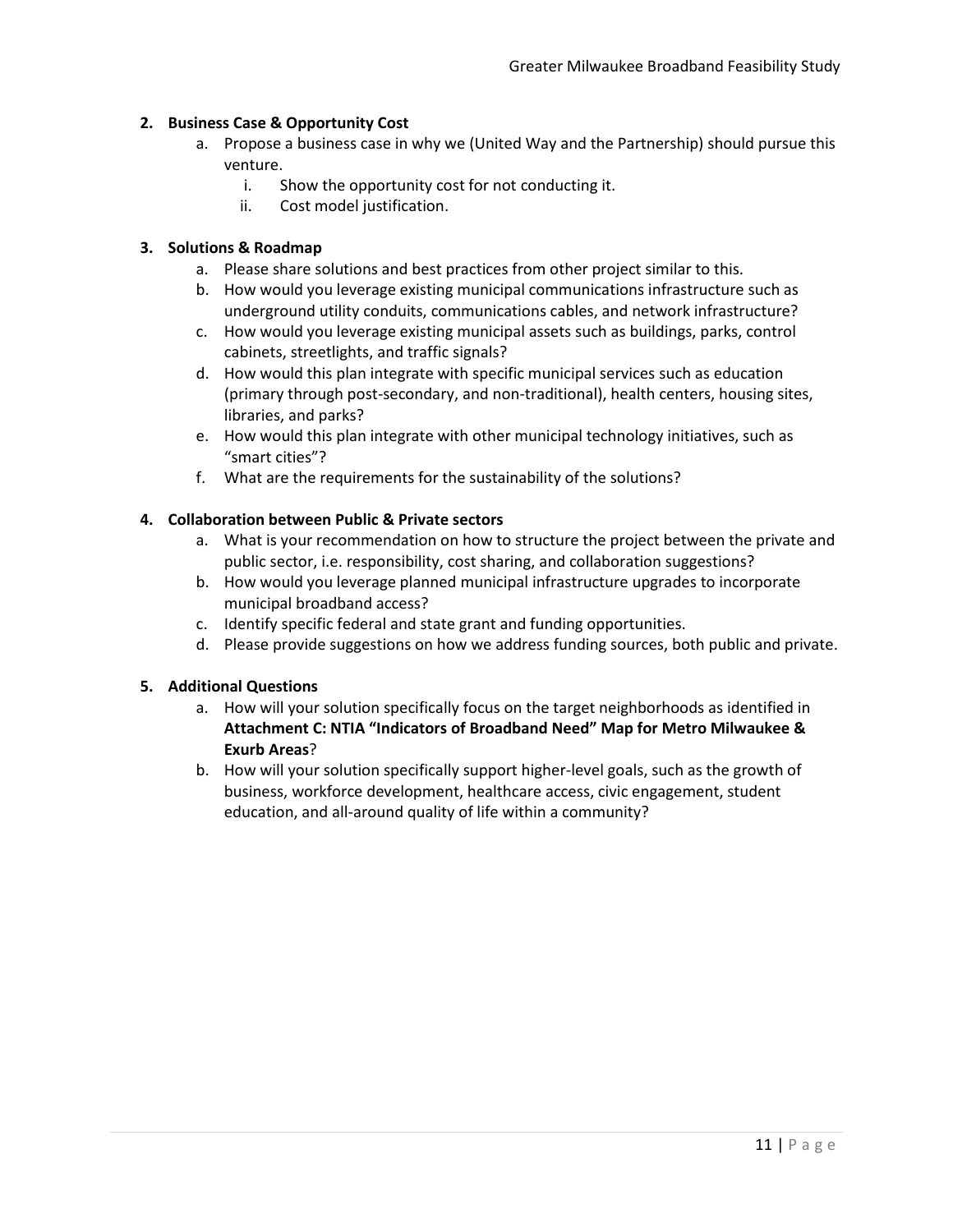#### **Appendix B – Insurance Requirements**

Respondent has read, understands, and acknowledges all liability clauses below, and must at the time of Contract award, provide to the United Way of Greater Milwaukee & Waukesha County ("United Way") proof of all such clauses.

Insurance: Contract awardee ("Contractor") furnishing services and/or products to the United Way or any of its affiliates must provide the United Way with evidence of the following minimum insurance requirements. In no way do these minimum requirements limit the liability assumed elsewhere in the contract. All parties shall, at their sole expense, maintain the following insurance:

Commercial General Liability Insurance including Contractual Coverage: The limits of this insurance for bodily injury and property damage combined shall be at least:

- Each Occurrence Limit: \$1,000,000
- General Aggregate Limit: \$2,000,000
- Errors & Omissions Limit: \$1,000,000
- Personal and Advertising Injury Limit \$1,000,000
- Employers Liability Insurance: Such insurance shall provide limits of not less than \$500,000 policy limit.

Business Automobile Liability Insurance: Should the performance of this Agreement involve the use of automobiles, Contractor shall provide comprehensive automobile insurance covering the ownership, operation, and maintenance of all owned, non-owned and hired motor vehicles. Contractor shall maintain limits of at least \$1,000,000 per accident for bodily injury and property damage combined. Insurance pertaining to uninsured motorists must comply with state of Wisconsin requirements.

Workers' Compensation Insurance: Such insurance shall provide coverage in amounts not less than the statutory requirements in the state where the work is performed, even if such coverages are elective in that state. Contractor must provide a waiver of subrogation in favor of the United Way for this coverage.

Professional Liability Insurance: Such insurance shall include errors and omissions and shall provide for additional limits of \$1,000,000 per occurrence with no less than a \$3,000,000 annual aggregate, or shall meet statutory limits, whichever is higher.

Crime/Fidelity Insurance: This insurance or bond shall cover employee dishonest actions or theft and shall be a minimum of \$100,000.

Excess/Umbrella Liability Insurance: Such insurance shall provide additional limits of not less than \$1,000,000 per occurrence in excess of the limits for general liability, automobile liability, employer's liability, and professional liability as stated in this document.

Additional Requirements: Should the statutory minimum limits of any insurance listed in this document change, the Contractor hereby agrees that the minimum limits stated in this document shall automatically change as well, and the Contractor shall be bound by those changes as of the date of the change.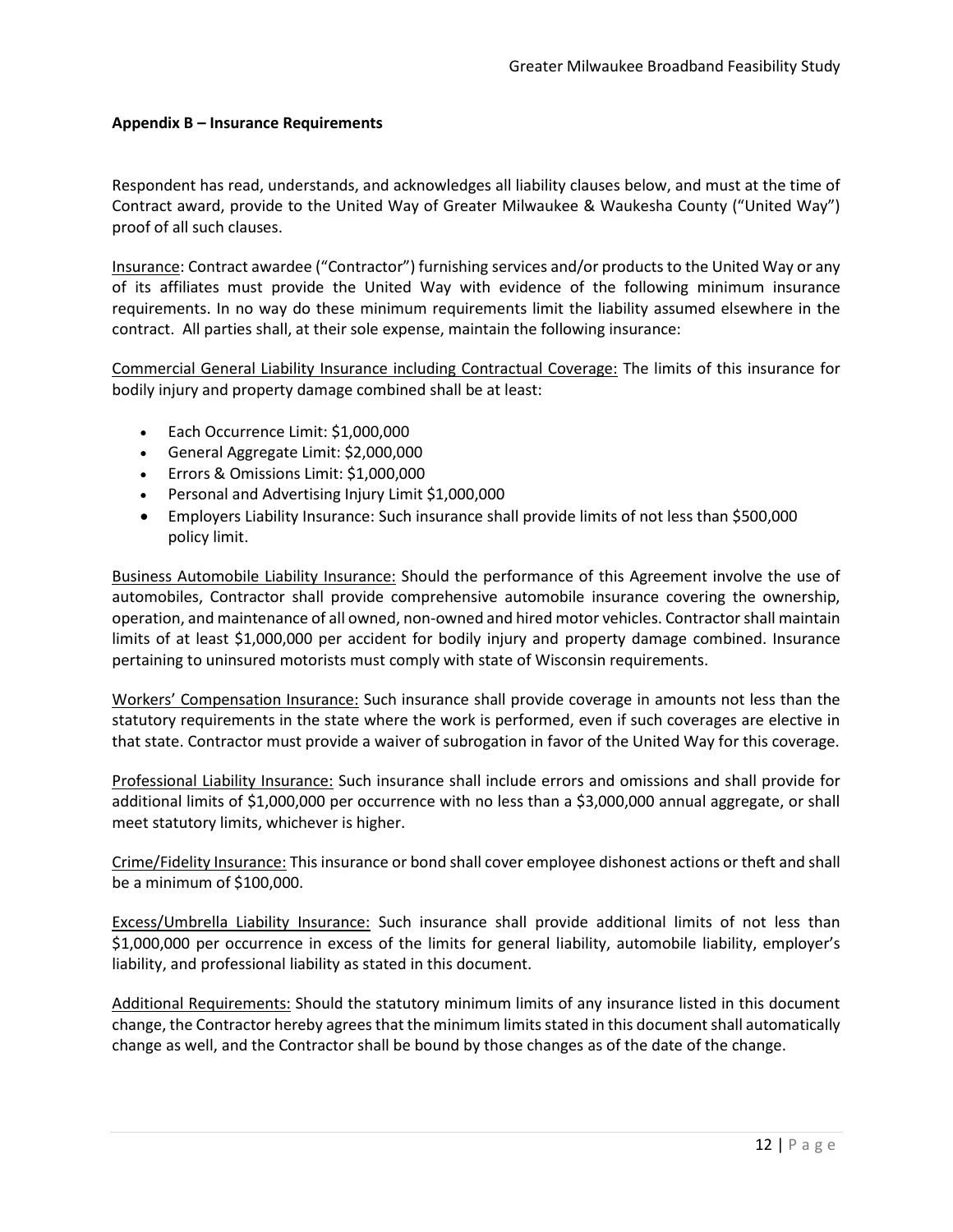Contractor shall require the same minimum insurance requirements, as listed above, of all its contractors and subcontractors and these contractors and subcontractors shall also comply with the additional requirements listed below.

The coverage for general liability, automobile liability, and professional liability shall: (a) name the United Way, including its directors, officers, employees, and agents, as additional insureds by endorsement to the policies and, (b) provide that such insurance is primary coverage with respect to all insureds and additional insureds.

The above insurance coverages may be obtained through any combination of primary and excess or umbrella liability insurance. The United Way may require higher limits or other types of insurance coverage(s) as necessary and appropriate under the applicable purchase order.

Except where prohibited by law, all insurance policies shall contain provisions that the insurance companies waive the rights of recovery or subrogation, by endorsement to the insurance policies, against the United Way, its subsidiaries, affiliates, employees, co-lessees, contractors, subcontractors, and their insurers.

Contractor shall provide certificates evidencing the coverages, limits, and provisions specified above on or before the execution of the Contract Award and thereafter upon the renewal of any of the policies. Contractor shall require all insurers to provide the United Way with a thirty (30) day advanced written notice of any cancellation, nonrenewal, or material change in any of the policies maintained in accordance with the Contract Award.

Indemnification: Each Party (the "Indemnifying Party") hereby agrees to indemnify, hold harmless, and defend the other Party, its directors, officers, employees, affiliates, contractors, partners, shareholders, invitees, and agents (each an "Indemnified Party") against any and all liabilities, suits, judgments, settlements, obligations, fines, damages, penalties, claims, costs, charges, and expenses, including, without limitation, all reasonable legal fees and disbursements, which may be imposed upon or incurred by or asserted against any Indemnified Party by reason of or resulting from any one or more of the following occurring during or after (but attributable to a period of time falling within) the Project Period: (i) any accident, injury (including death) or damage to any employee of the Indemnifying Party occurring in, on, or about the premises of an Indemnified Party or any part thereof (the "Premises"); (ii) any accident, injury (including death), or damage to any person or property occurring in, on, or about the Premises as a result of the act or neglect of any employee of the Indemnifying Party; or (iii) any act or failure to act on the part of any employee of the Indemnifying Party while in, on, or about the Premises during the performance of this Agreement.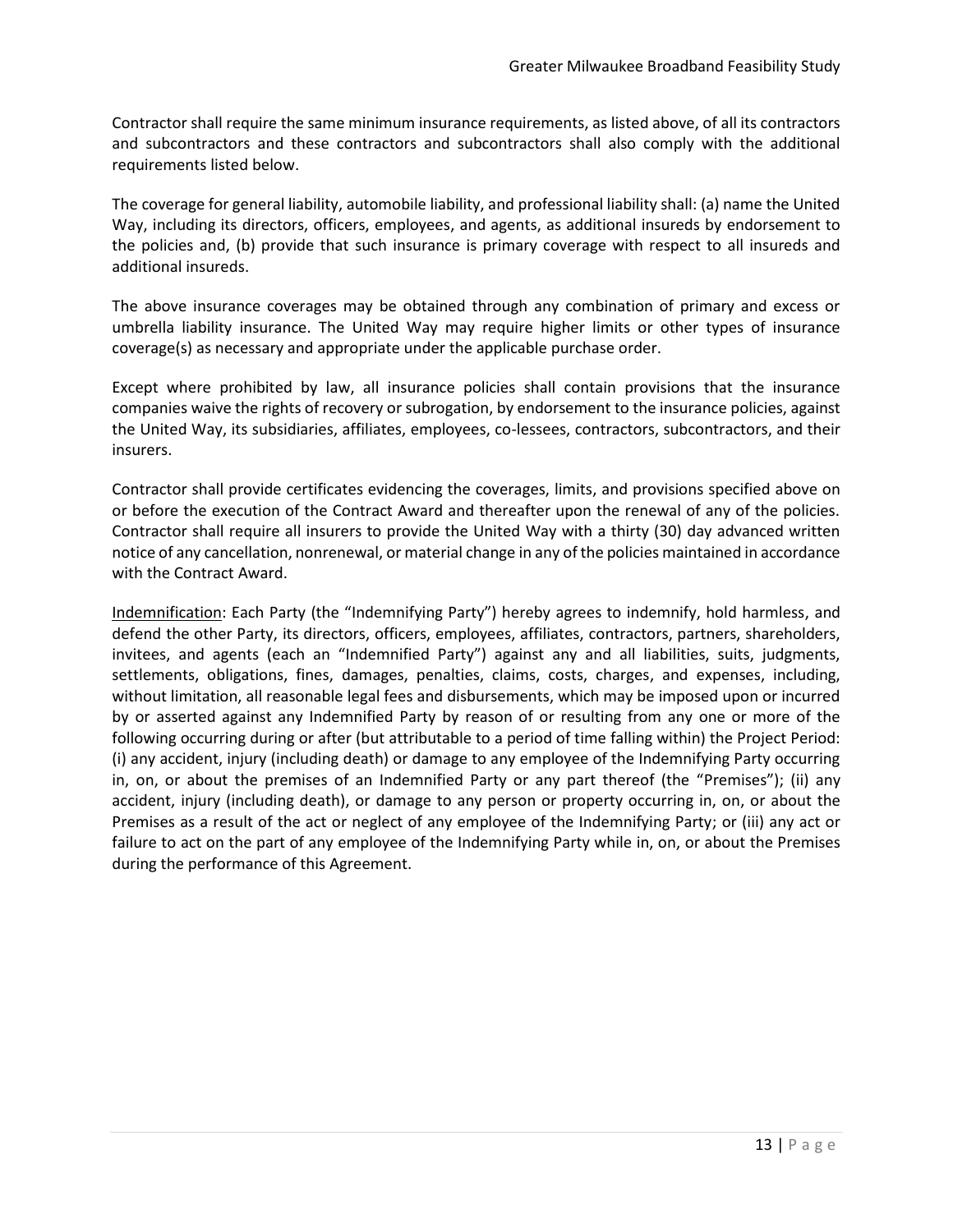#### **Appendix C – NTIA "Indicators of Broadband Need" Map for Metro Milwaukee & Exurb Areas**

This map indicates areas in the City of Milwaukee, Milwaukee County, and immediately outlying exurb areas where:

- 1. 20% or more of households are below the poverty level (checkered purple regions).
- 2. 25% or more of households report no internet access (solid red regions).

According to the NTIA's "Indicators of Broadband Need" Map, this map was most recently updated on November 15<sup>th</sup>, 2021.<sup>1</sup>



<sup>1</sup>

https://broadbandusa.maps.arcgis.com/apps/webappviewer/index.html?id=e2b4907376b548f892672ef6afbc0da5